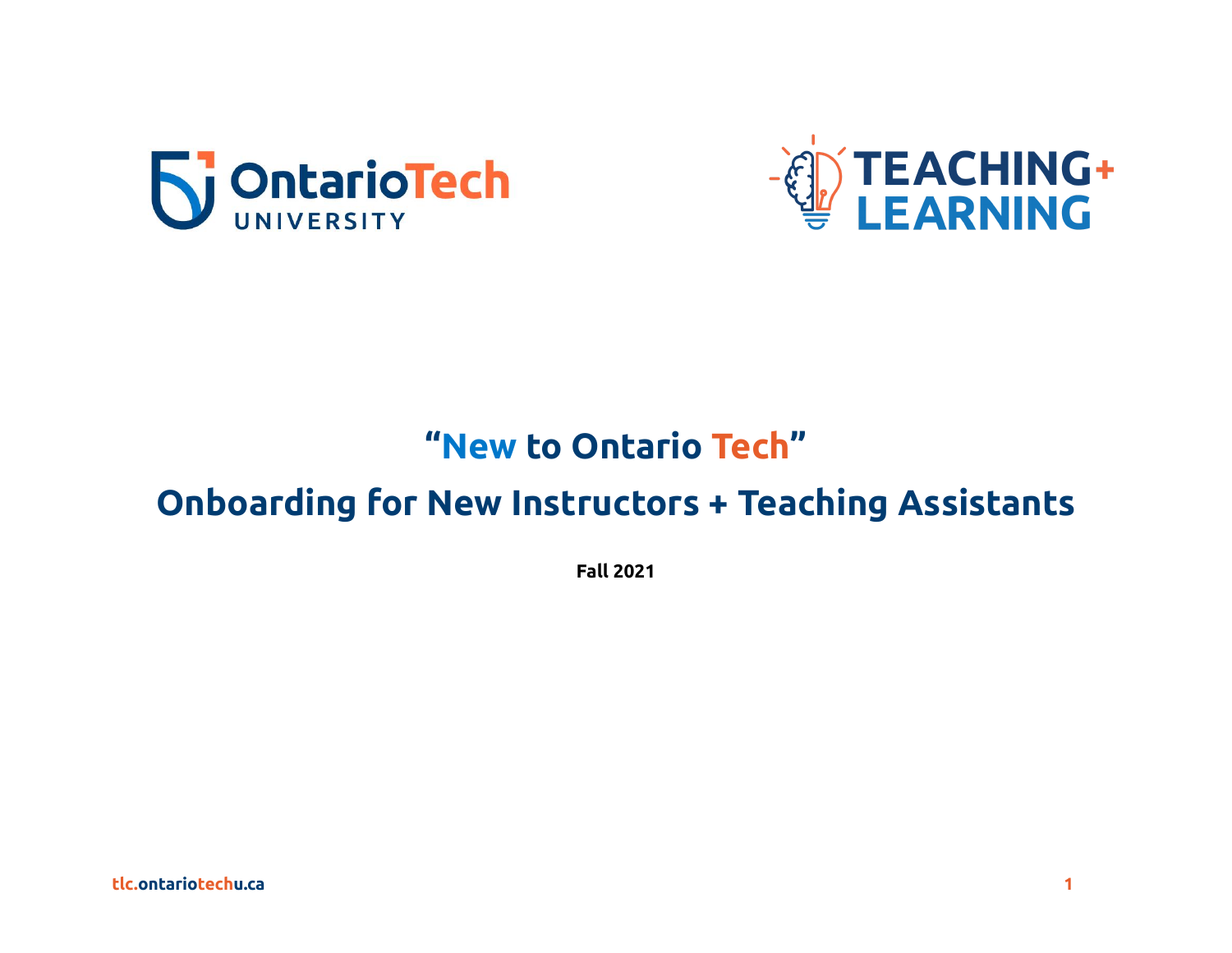### **Synchronous Sessions**

#### **Day 1 (Tuesday August 31st, 2021)**

All Times are Eastern

| Time                                               | <b>Session (Speaker + Description)</b>                                                       |                                                                                                                                                                                                                                 |  |  |
|----------------------------------------------------|----------------------------------------------------------------------------------------------|---------------------------------------------------------------------------------------------------------------------------------------------------------------------------------------------------------------------------------|--|--|
| $8:00 - 8:30$                                      | Land Acknowledgement +<br>Welcome by Traditional Knowledge Keeper, Rick Borque (prerecorded) |                                                                                                                                                                                                                                 |  |  |
| $8:30 - 9:00$                                      | Welcoming Speaker                                                                            | Dr. Langis Roy, Interim Deputy Provost and Dean of Graduate<br><b>Postdoctoral Studies</b><br>Introduction by Dr. Susan Forbes, Manager, TLC                                                                                    |  |  |
| $9:00 - 10:00$                                     | Indigenizing Curriculum                                                                      | Dr. Kaitlyn Watson, Faculty Development Officer, TLC                                                                                                                                                                            |  |  |
| 10:00 - 10:15<br><b>Bio Break</b>                  |                                                                                              |                                                                                                                                                                                                                                 |  |  |
| $10:15 - 11:00$                                    | Who are our Students, and how<br>do we help them Succeed?                                    | Dr. Joe Stokes, University Registrar + Adjunct Professor, FEd<br>Sarah Stokes, Faculty Development Officer, TLC<br>Dr. Susan Forbes, Manager TLC + Adjunct Professor, FHSc                                                      |  |  |
| $11:00 - 12:00$                                    | <b>Student Panel</b>                                                                         | Dr. Lidya Salim, Ontario Tech Alum, Faculty Development Officer, TLC<br>Mikaeli Cavell, Ontario Tech Alum, Lecturer, FHSc<br>Nicholas Scott, Undergraduate Student (OER Lab)<br>Pranjal Saloni, Undergraduate Student (OER Lab) |  |  |
| $12:00 - 1:00$<br><b>LUNCH BREAK (on your own)</b> |                                                                                              |                                                                                                                                                                                                                                 |  |  |
| $1:00 - 2:45$                                      | Body and Voice in the<br>Classroom                                                           | Julia Course, actor + educator<br>In this session participants are expected to MOVE! So wear                                                                                                                                    |  |  |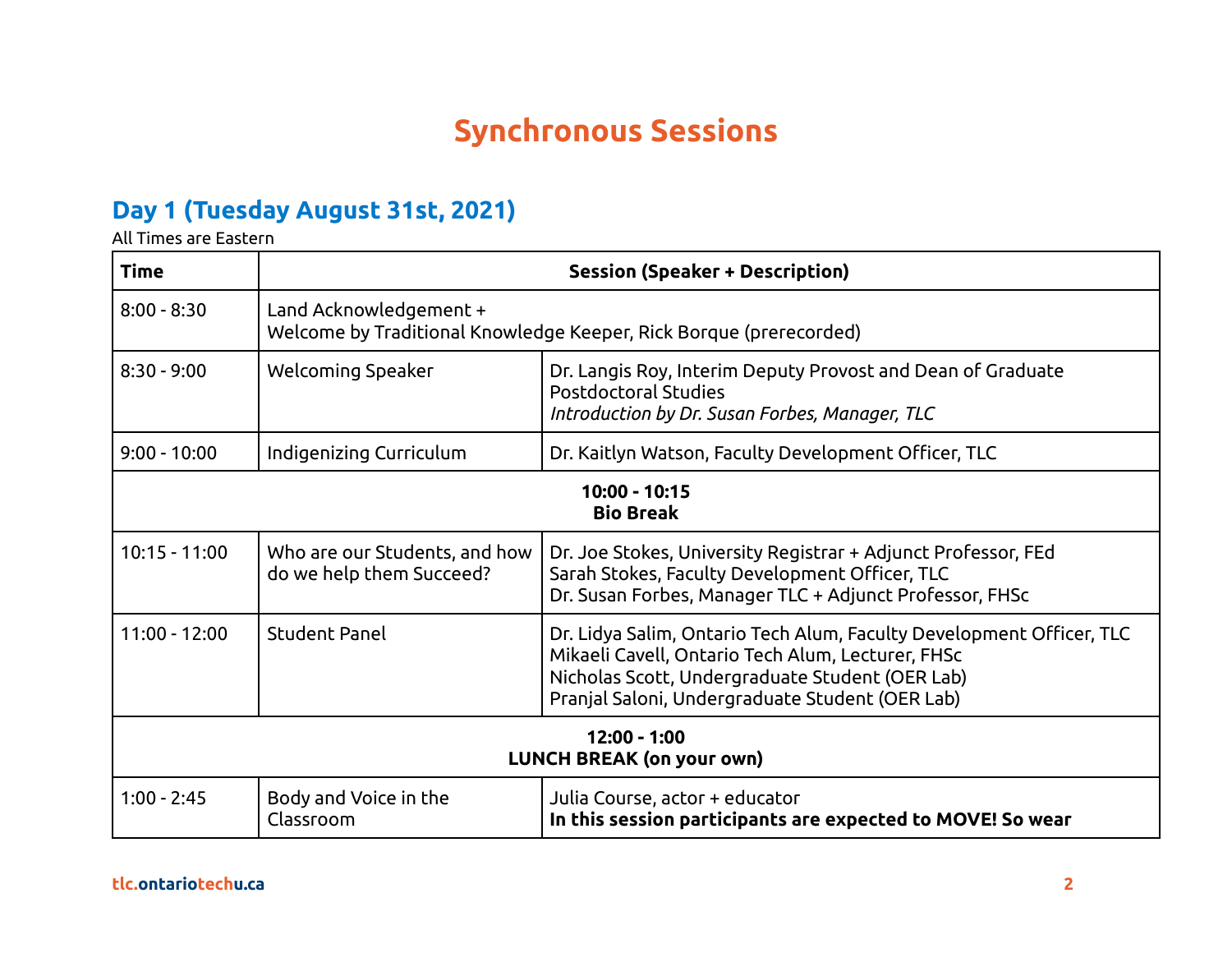|                                   |                                                                                                   | comfortable clothing.                                                                                                                                                                                                                                                                                           |  |  |
|-----------------------------------|---------------------------------------------------------------------------------------------------|-----------------------------------------------------------------------------------------------------------------------------------------------------------------------------------------------------------------------------------------------------------------------------------------------------------------|--|--|
| $2:45 - 3:00$<br><b>Bio Break</b> |                                                                                                   |                                                                                                                                                                                                                                                                                                                 |  |  |
| $3:00 - 4:00$                     | Showcasing Teaching<br>Excellence at Ontario Tech<br>University                                   | Randy Fortier, Faculty of Science (FSc)<br>Dr. JoAnne Arcand (FHSc)<br>Dr. Vivian Stamatopoulos (FSSH)                                                                                                                                                                                                          |  |  |
| $4:00 - 4:30$                     | "What I wish I knew": Tips,<br><b>Tricks and Tactics for Your</b><br>Classroom and the University | Dr. Susan Forbes, Manager, TLC<br>Sarah Stokes, Faculty Development Officer, TLC<br>Dr. Kaitlyn Watson, Faculty Development Officer, TLC<br>Dr. Lidya Salim, Faculty Development Officer, TLC<br>Mortilaine Riley, Faculty Development Officer, TLC<br>Dr. Stephanie Cork, Faculty Development Coordinator, TLC |  |  |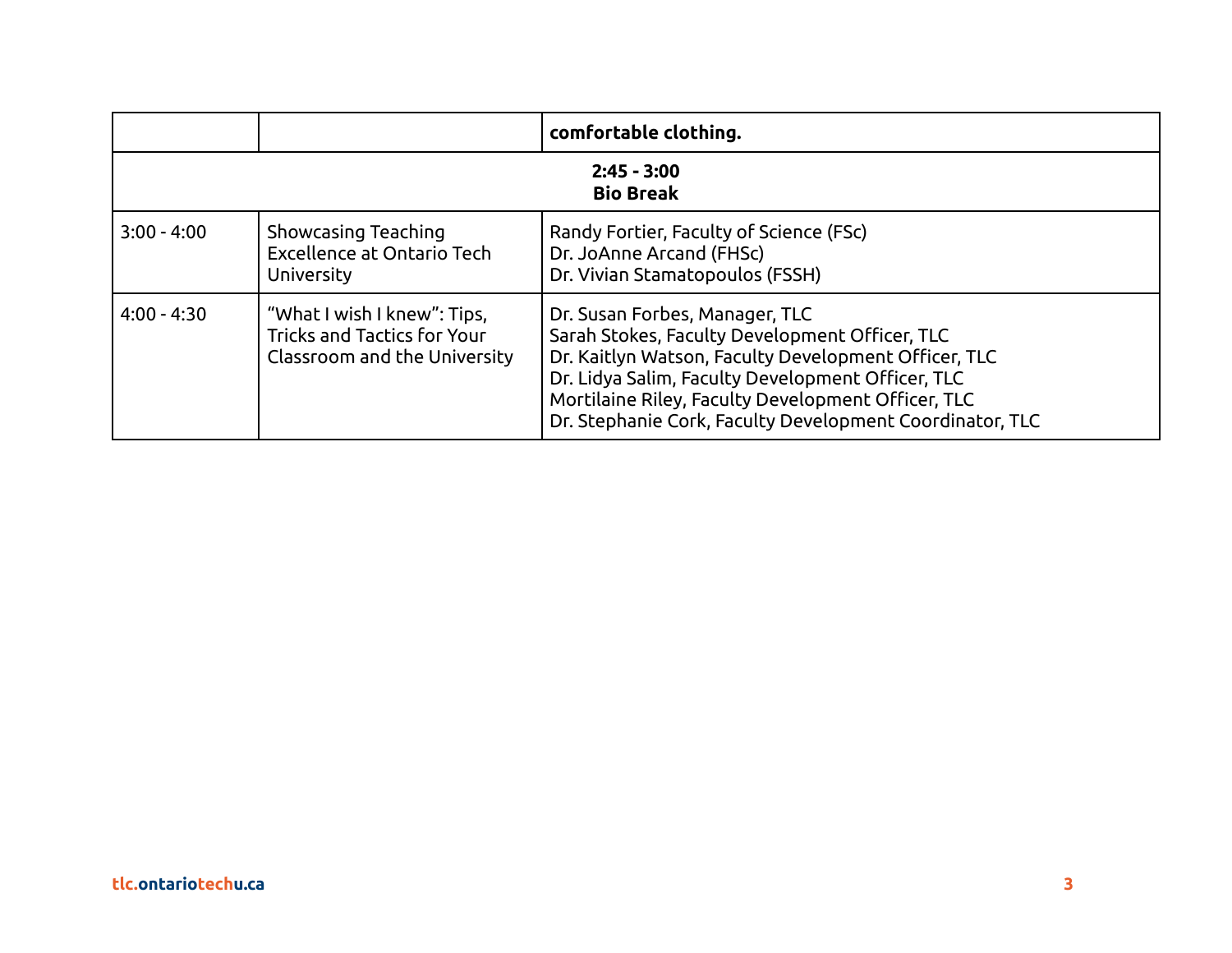### **Day 2 (Wednesday September 1st, 2021)**

All Times are in Eastern

| <b>Time</b>                                         | <b>Session (Speaker + Description)</b>                           |                                                                                           |  |  |  |
|-----------------------------------------------------|------------------------------------------------------------------|-------------------------------------------------------------------------------------------|--|--|--|
| $8:30 - 9:00$                                       | Land Acknowledgement + Welcome                                   |                                                                                           |  |  |  |
| $9:00 - 10:00$                                      | <b>Planning for Success</b>                                      | Dr. Lori Livingston, Provost<br>Introduction by Sarah Stokes, FDO, TLC                    |  |  |  |
| 10:00 - 10:30                                       | Library 101                                                      | Kate Gibbings, Liaison Librarian, FEAS<br>Kaelan Caspary, Liaison Librarian, FESNS & FSc  |  |  |  |
| 10:30 - 10:45<br><b>Bio Break</b>                   |                                                                  |                                                                                           |  |  |  |
| $11:00 - 12:00$                                     | Teaching with OER                                                | Sarah Stokes, Faculty Development Officer, TLC<br>Rebecca Maynard, OER Lab Assistant, TLC |  |  |  |
| 12:00 - 1:00<br><b>LUNCH BREAK</b><br>(on your own) |                                                                  |                                                                                           |  |  |  |
| $1:00 - 2:00$                                       | <b>Scholarly Communication:</b><br>Research & Publishing Reports | Kate Gibbings, Liaison Librarian, FEAS<br>Kaelan Caspary, Liaison Librarian, FESNS & FSc  |  |  |  |
| $2:00 - 3:00$                                       | <b>Campus Health &amp; Safety</b>                                | Maureen Calhoun, Health and Safety Officer                                                |  |  |  |
| $3:00 - 4:00$                                       | Public Service Alliance of Canada<br>(PSAC)                      | Marie Polgar-Matthews                                                                     |  |  |  |